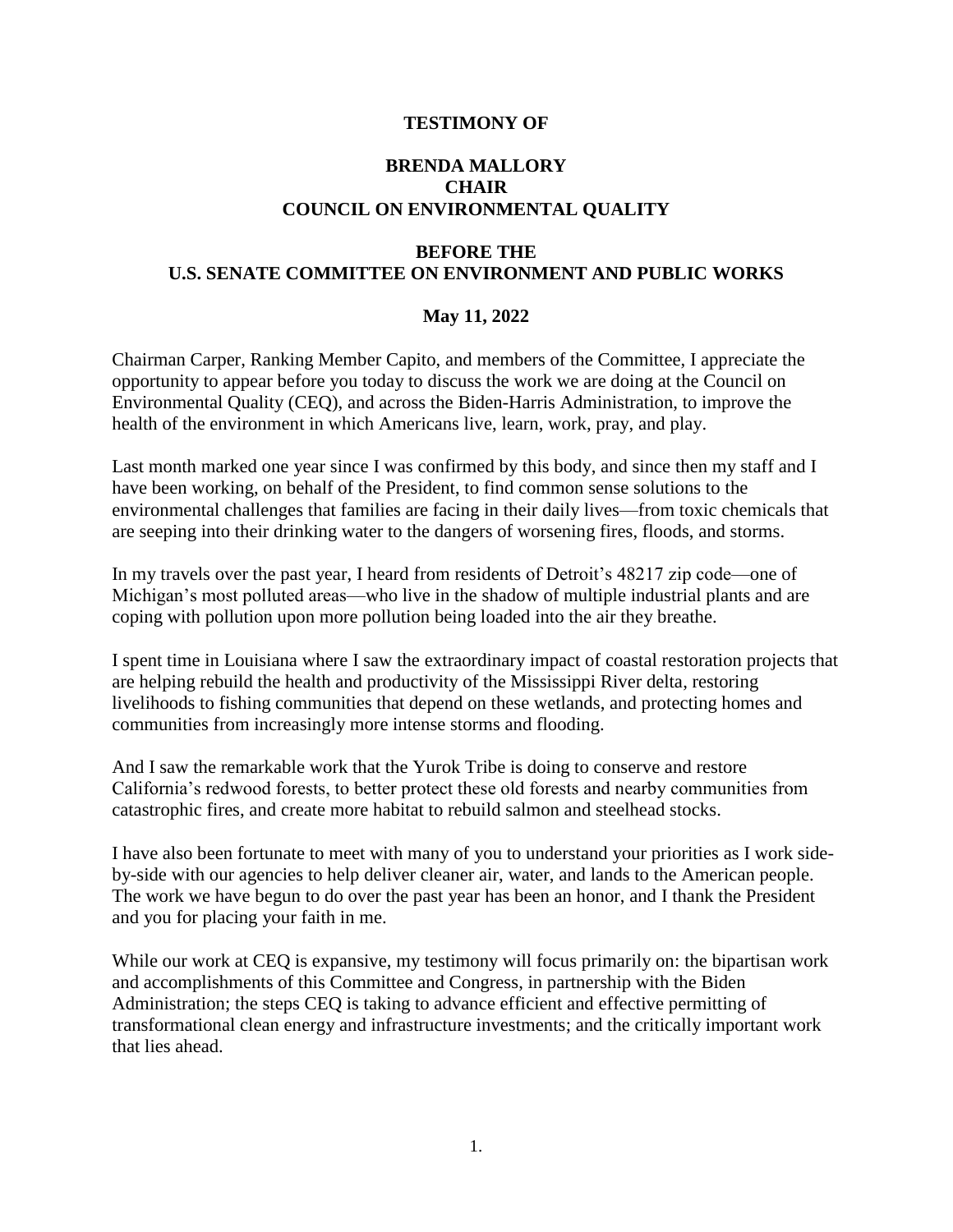#### **Bipartisan accomplishments and partnership**

President Nixon once said, "Clean air, clean water, open spaces—these should once again be the birthright of every American." He later went on to sign into law the Clean Air Act and the National Environmental Policy Act, which created the organization I am honored to chair today. Indeed, the mission of safeguarding clean air and clean water has long been a shared American value.

While our work is far from done, I applaud this Committee's leadership in tackling these important issues. In a short time, this Committee led the development of historic bipartisan legislation that will phasedown hydrofluorocarbons (HFCs), a greenhouse gas hundred to thousands of times more potent than carbon dioxide. In addition, the Bipartisan Infrastructure Law, which makes transformative investments in our clean energy future, includes major policies that were unanimously supported in this Committee. Those policies include major investments to get lead out of America's drinking water, clean up the nation's most contaminated lands, and deploy the electric charging infrastructure, electric buses, and other clean and affordable transportation options that consumers want and need.

The impacts of these investments are not abstract; they are helping Americans here and now.

For example, thanks to Congress and the President teaming up to pass the Bipartisan Infrastructure Law, every Superfund site that has been part of the backlog will now be cleaned up using that funding. Some of these sites have been waiting for years, and all too often they are located in low-income communities and communities of color. These sites include a neighborhood in Florida with soil contaminated from treating wooden telephone poles, a former copper mine in Maine laced with leftover metals, and an old steel manufacturer in southern New Jersey where parts of the Golden Gate Bridge were fabricated. The cleanup of these sites is now possible because of you.

In Greensboro, North Carolina, investments are being made today to help secure electric buses and replace older buses that have exceeded their useful life. This is part of a broader effort supported by the Bipartisan Infrastructure Law to fund 70 projects in nearly 39 states. Together, we are securing cleaner air for children and thousands of bus drivers who breathe polluted air on their rides to and from school. We will create good jobs along the way in advanced manufacturing and in clean energy.

### **Advancing efficient and effective permitting**

There is a long history of taxpayer dollars being wasted on poorly designed projects: of buildings built in flood plains, and then washed away; of Black and brown neighborhoods being bulldozed to make way for a new highway, without their voices and perspectives being heard.

There is also a history of delays that can slow and discourage projects and investments: of agencies using complicated processes; of documents that get backed up in understaffed offices.

These are some of the reasons why CEQ was proud to recently finalize a narrow rulemaking that will restore clarity to the environmental review process by affirming that agencies need to assess direct, indirect, and cumulative impacts of decisions and projects. In addition to bringing the rule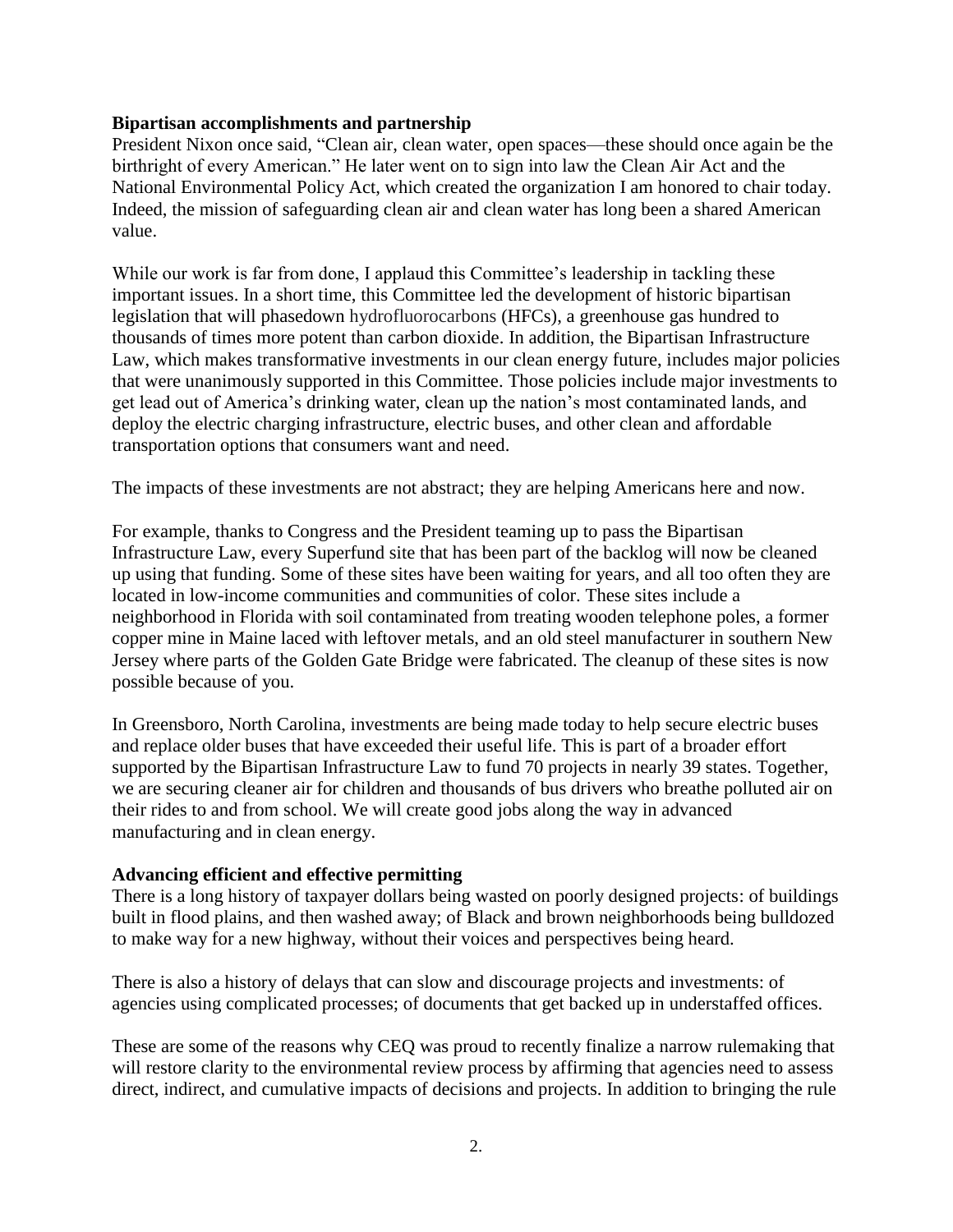back to long-standing practice and procedures, our changes ensure the investments in the Bipartisan Infrastructure Law can be made more efficiently and with the appropriate public engagement.

Our expectation is that the rule will not cause delays to projects. In fact, by reducing conflict and litigation, it will likely result in projects getting completed faster, not slower. And the rule we implemented keeps in place recently established timelines for completing environmental reviews.

We are also working to ensure that key offices responsible for these reviews are appropriately staffed so that there aren't pinch-points in the process. The President's budget request for Fiscal Year 2023, for example, requests additional resources for Section 7 consultations at the U.S. Fish and Wildlife Service and NOAA, so that projects requiring Endangered Species Act consultations receive timely attention.

# **Areas of focus for continued partnership**

In addition to the progress that the Administration and Congress are making to modernize America's infrastructure and build a clean energy future, I want to highlight two areas that deserve additional attention and focus.

First, we must stay laser-focused on ensuring that every single person in America has clean water to drink, clean air to breathe, and a healthy environment in which to live, learn, work, play, and pray. Yet—still—these essentials are out of reach for too many people. Communities of color, economically disadvantaged communities, Tribal Nations and indigenous peoples, and rural communities are shouldering a disproportionate share of the nation's pollution burden and climate change risks.

That is why the President has made the pursuit of environmental justice central to his environmental and climate agenda.

Through the Justice40 Initiative, we are working to ensure that the benefits of Federal climate and clean energy programs reach communities that have been left out for far too long. At CEQ, we are developing a Climate and Economic Justice Screening Tool that, based on pollution data and climate risks, helps identify which communities are disadvantaged and should be prioritized under the Justice 40 program.

I am also proud of the work that the Administration is doing to ensure that the voices of communities with environmental justice concerns are heard at all levels of government. We have created the White House Environmental Justice Advisory Committee, composed of community leaders and environmental justice experts, to help provide input on the Administration's wholeof-government approach to environmental justice.

At CEQ, we have created our own first-ever environmental justice program, and several other agencies are expanding and strengthening their own environmental justice programs.

We need Congress's continued help as well. The provisions in the proposed Build Back Better legislation, for example, would help clean up and reduce carbon emissions in the power and